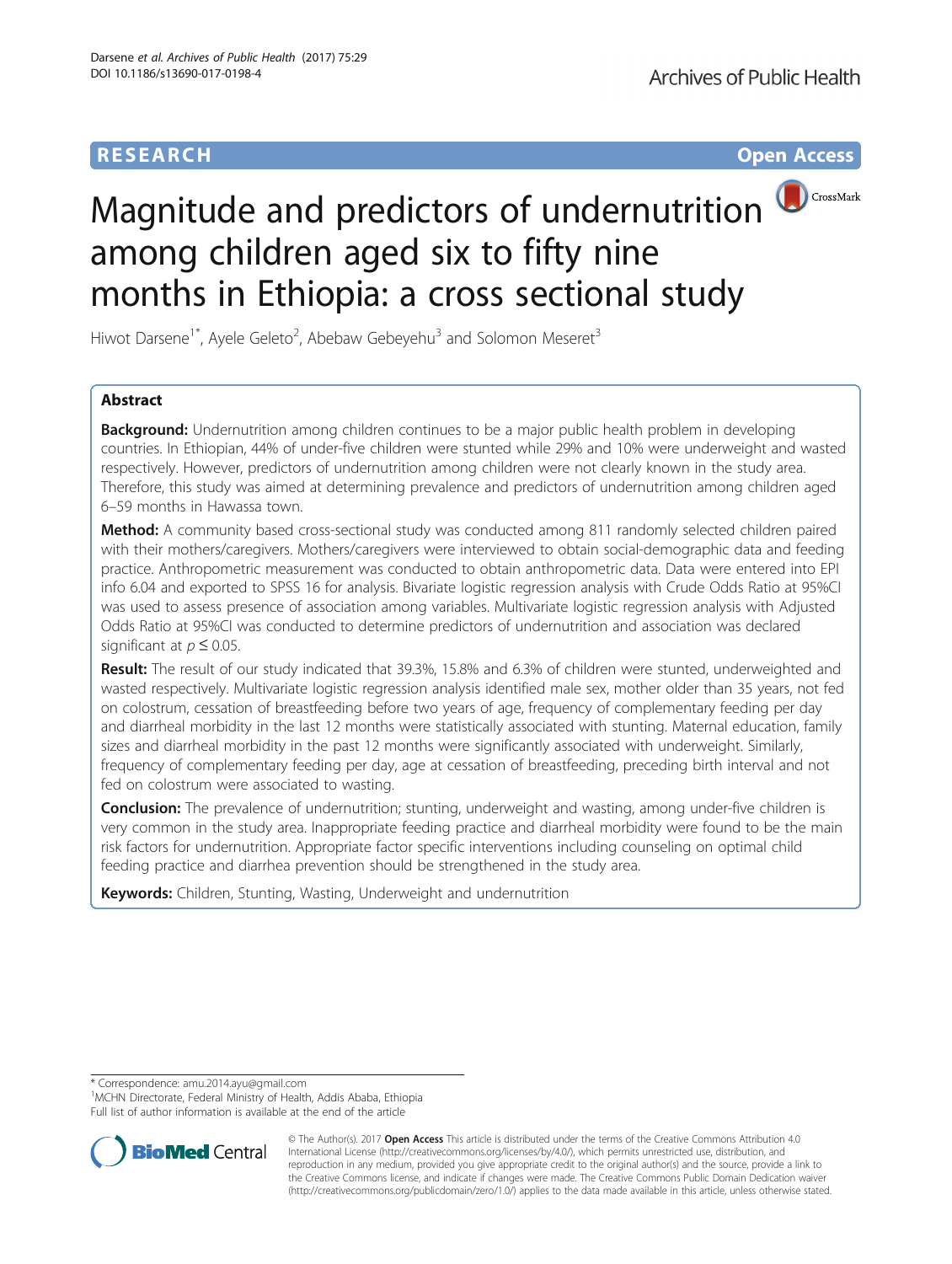# Operational definition

Kebele: the smallest administrative structure with household number of nearly 500.

Sidaminga: the widely spoken language (local language) of the study area.

Chembelala: A well known traditional festival that is celebrated in the study area and considered as a new year.

Diarrheal morbidity: Passage of three or more loose or liquid stools per day (or more frequent passage than is normal for the individual).

# Background

Adequate nutrition is essential during childhood to ensure healthy growth, proper organ development and function, a strong immune system, and neurological and cognitive development. Children undernutrition continues to be a major public health problem in developing countries. Global data indicated that 60 million children are moderately malnourished while approximately 13 million children faced severe acute malnutrition. Globally, undernutrition contributes for more than one third of child deaths which can be prevented through public health interventions [[1](#page-10-0)–[3\]](#page-10-0).

Undernutrition can affect children's health and learning ability during their adulthood life. Children with undernutrition are usually suffered from chronic illnesses [[4\]](#page-10-0). Survivors of malnutrition can suffer from impaired physical development and intellectual abilities, which in turn may diminish their working capacity with negative effects on economic growth. Child malnutrition may also lead to higher levels of chronic illness in adult life and these may have intergenerational effects, as malnourished females are more likely to give birth to low-weight babies [\[5](#page-10-0)].

Globally it is estimated that 35% of deaths among under-five children is attributed to under nutrition. Over two-thirds of these deaths, which are often associated with inappropriate feeding practices, occur during the first year of life. In developing countries nearly one-third of children are underweight or stunted. Under nutrition is a risk factor for infectious disease and deaths [[6\]](#page-10-0).

Ethiopia is a country with remarkable progress in reducing under-five mortality [[5](#page-10-0)]. On the other hand, currently undernutrition among children is a common health problem in the country [[7](#page-10-0)]. In Ethiopia, undernutrition is a major public health problem that occurs throughout full year round because of long term household food insecurity. Undernutrition is the underlying cause for 57% of child deaths in the country. Different studies conducted in Ethiopia, including the national data, indicated high prevalence of undernutrition among children. The Data from Ethiopian Demographic and Health Survey (EDHS) 2011 indicated that 44% of

under-five children were stunted while 29% and 10% were underweight and wasted respectively [\[5](#page-10-0)].

Study done in Vietnam revealed that the prevalence of underweight, stunting and wasting was found to be 31.8%, 44.3% and 11.9%, respectively [[8\]](#page-10-0). Similarly, 48% of under-five children in East Africa are stunted [\[9](#page-10-0)]. Many nutritional studies have demonstrated that in Ethiopia undernutrition is a serious problem with regional variations of 51.4% in Tigray, 41.4% in Oromia and 44.1 in Southern Nation, Nationality and People Region (SNNPR) [[5\]](#page-10-0).

Undernutrition in developing countries in general and in Ethiopia in particular is highly prevalent. Knowledge on the level of undernutrition and its contributing factors is therefore an important prerequisite for developing strategies of nutritional intervention. However, there is no recent study which identified prevalence and predictors of undernutrition in the study area. Therefore this study was designed to identify prevalence of undernutrition and associated factors among children aged 6–59 months in Hawassa town.

# Methods

#### Study design and setting

A community based cross-sectional study was conducted among children aged six to fifty nine months paired with their mothers/caregivers in Hawassa town. Hawassa town is located at 275 km south of Addis Ababa, the capital of Ethiopia. It is the regional capital of SNNPRs with multi diverse ethnicity, language, culture and life style. The city administration has eight sub-cities and thirty two kebeles. Tulla sub-city is among the eight sub-cities found in Hawassa Town. Tulla sub-city has 12 kebeles. According to the 2007 national census it has a total population of 100,790 of which under- five children and children in the age group of 6–59 months constitute 15,723 and 15,219 respectively. This study was conducted from August to September 2012.

#### Study participants

The study population of this study was the 811 randomly selected six to fifty nine months old children paired with their mothers/caregivers who lived at least for six months in Tulla sub-city, Hawassa town with exclusion of children with disabilities that poses difficulty during anthropometric measurements.

# Sample size and sampling technique

The sample size was calculated using a single population proportion formula  $[n = (Z \alpha/2)^2 \text{ p } (1-\text{p}) / d2]$  $[n = (Z \alpha/2)^2 \text{ p } (1-\text{p}) / d2]$  [2]. In Ethiopia, 44.1% of under-five children are stunted (P) [[5\]](#page-10-0);95% confidence interval and 5% marginal of error (d) were used to calculate sample size. Since a multistage sampling technique was employed to identify study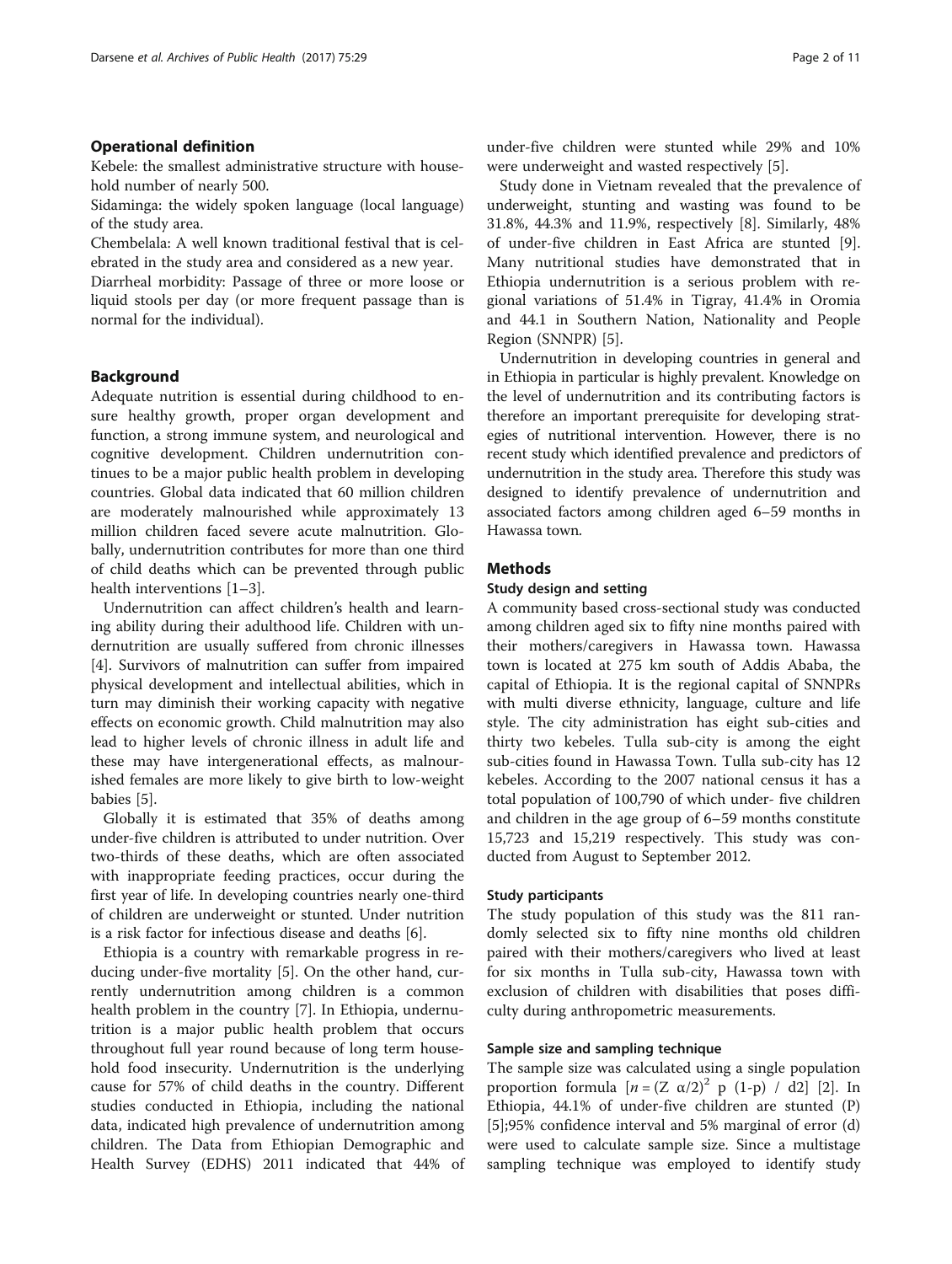participants, a design effect of 2 was used [[2](#page-10-0)] and 10% non-response (refusal and closed houses after three repeated visit) was considered. Accordingly, the final sample size was calculated to be  $n = [(1.96)^2]$  $(0.441x0.559)/(0.05)^{2} = 834.$ 

A multistage sampling technique was used to identify study participants. First of all, Tullu sub-city was selected by simple random sampling (lottery) method from all sub-cities of Hawassa town. Then five Kebeles of Tulla sub-city (Tullo, Finchawa, Gemeto, Chefecotigebesa and Garareketa) were selected from the twelve kebeles of the sub-city again by lottery method. An estimated 5,842 households with eligible children were found in the selected kebeles. The sample size was proportionally allocated to the selected kebeles based on the total number of eligible households found in each kebele. Systematic sampling method was used to identify participants' households from each kebele. When there were two or more eligible children in the selected household, one child was selected by lottery method to be included in to the study (Fig. 1).

# Data collection

Quantitative data were collected using structured questionnaire. Interviewer administered was used to collect socio-demographic data of mother/caregiver, child characteristics and child caring/feeding practices. The questionnaire was prepared in English language after different literature review and translated into Sidamigna language for data collection. Three female clinical nurses and three Health Extension Workers (HEWs) were recruited to collect data and three public health professionals in nutrition were recruited to supervise the data collection process in addition to investigators. For ensuring data quality two days training was provided for data collectors and supervisors. Anthropometric data were collected through measurement of length/height and weight of all children.

Weight and length/height of the children were obtained by anthropometric measurements. For children less than two years weight was measured using hanging weight scale and length was measured in recumbent position using wooden UNICEF height board. Weight for children older than two years was measured using

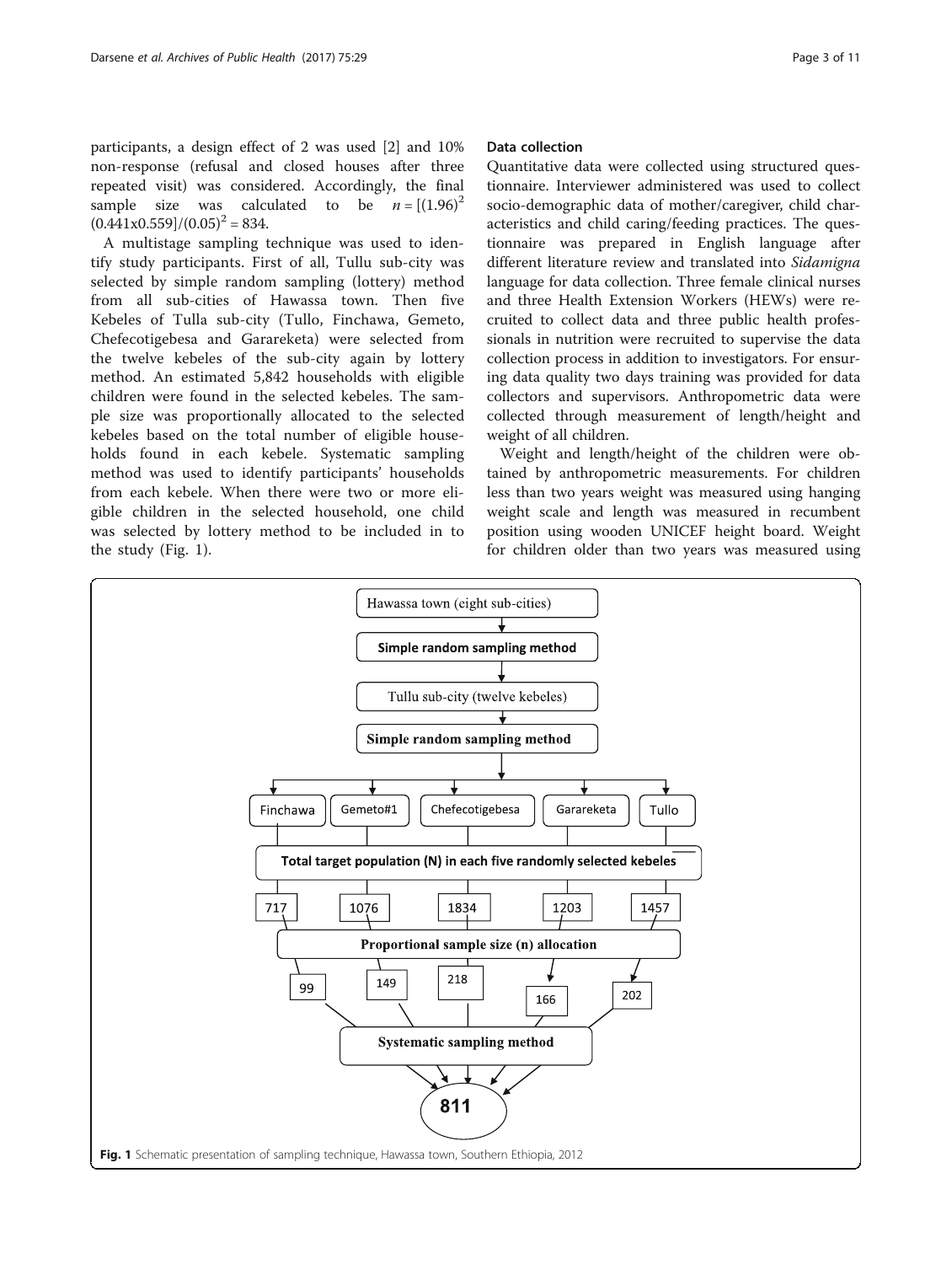seca digital weight scale to the nearest 0.1 kg and height was measured in standing position to the nearest1cm using UNICEF wooden height board. Calibration for the weight and height instruments was done upon every case examination. All measurements were taken twice and the mean value was used for data analysis. The child's age was collected from vaccination cards. In case, there were no vaccination cards or any age records, a local calendar system (including Chembelala, Genna (charismas), Fasika (Easter), Meskel (the finding of true cross), Enkutatesh (Ethiopian new year), Remadan, Arefa and other locally known festivals) were used to estimate the child's age.

#### Study variables

Dependent Variable: The dependent variable in this study was undernutrition indicated by wasting, stunting and underweight status in children 6–59 months of age. Independent variables: Four categories of factors were assessed as independent variables:

- Socio-demographic variables: Age of child and mothers, child sex, family size, household monthly income, maternal education and occupation and marital status of the mother
- Child characteristics: height, weight, birth order and childhood illness.
- Child feeding practices: exclusive breast feeding, colostrums feeding, duration of breast feeding, frequency of complementary feeding, bottle feeding and child immunization
- Maternal characteristics: number of children ever born and ANC visits [\[10\]](#page-10-0).

#### Data analysis

The data were exported to SPSS version 16 after it was coded and entered in the computer using Epi Info Version 6.04 statistical packages. Descriptive statistics was used to summarize the data and the results were presented using frequency tables and percentages. For the anthropometric measurements data analysis was performed using Emergency Nutrition Assessment (ENA) for SMART 2007 software. ENA for SMART 2007 software was used to convert the anthropometric measures; weight, height/ length and age values into Z-scores of the indices; Heightfor-Age(HAZ), Weight-for-Height(WHZ) and Weightfor- Age(WAZ) taking sex into consideration. The WHO classification was used to classify the nutritional status of the children. A low height-for-age, below -2SD of the reference population indicates stunting while below -3SD indicates severe stunting. A low weight-for-height, below -2SD of the reference population, indicates wasting, while below − 3SD

indicates severe wasting. A child with a weight-forage below -2SD of the reference population is underweight while a child below -3SD is severely underweight [[11\]](#page-10-0).

Both bivariate and multivariable logistic regression analysis were employed to determine predictors of undernutrition. All variables found to be associated to undernutrition in bivariate analysis using Crude Odds Ratio with 95%CI at significant level of  $\leq 0.2$  were taken to multivariable regression analysis in order to control confounders. Adjusted Odds Ratio with 95%CI was used to determine degree of association between explanatory variables and nutritional status of the respondents. Statistical association between dependent and independent variables was declared significant at  $p$ -value of  $\leq 0.05$ .

#### Data quality management

The questionnaire was pre-tested on 5% of sample size in non selected kebeles to check the applicability of the questionnaire and feedback was used to make some modifications to the questionnaire [[2\]](#page-10-0). Members of field staff were selected according to their qualifications and work experience in the field of data collection. Field staffs were given training before starting data collection. During training the objective of the study and method of data collection were discussed. Furthermore, each question included in the questionnaire was discussed in detail. The collected data were checked for its completeness and consistence each day by supervisors and investigators. Incomplete questionnaires were completed by making second visits to the homes. Data were also cleaned and rechecked after double data entry was performed. Weighing scales were calibrated and the scales indicator was checked against zero reading after weighing every child.

#### Ethical consideration

Ethical clearance was obtained from Ethical Review Board of the Institute of Public Health, University of Gondar. Official letter of cooperation was written to Hawassa city administration health office by SNNPRs regional health bureau ethical review committee. Subsequently, permission from Tulla Sub city health office was obtained and each administration of the kebele was informed through letter from the sub city. Written and signed informed consent was obtained from each respondent after the purpose of the study and assurance of confidentiality was explained. It was explained to the participants that participation was voluntary. Participants with diarrhea, respiratory tract infections and undernutrition were referred to nearby health facilities for management.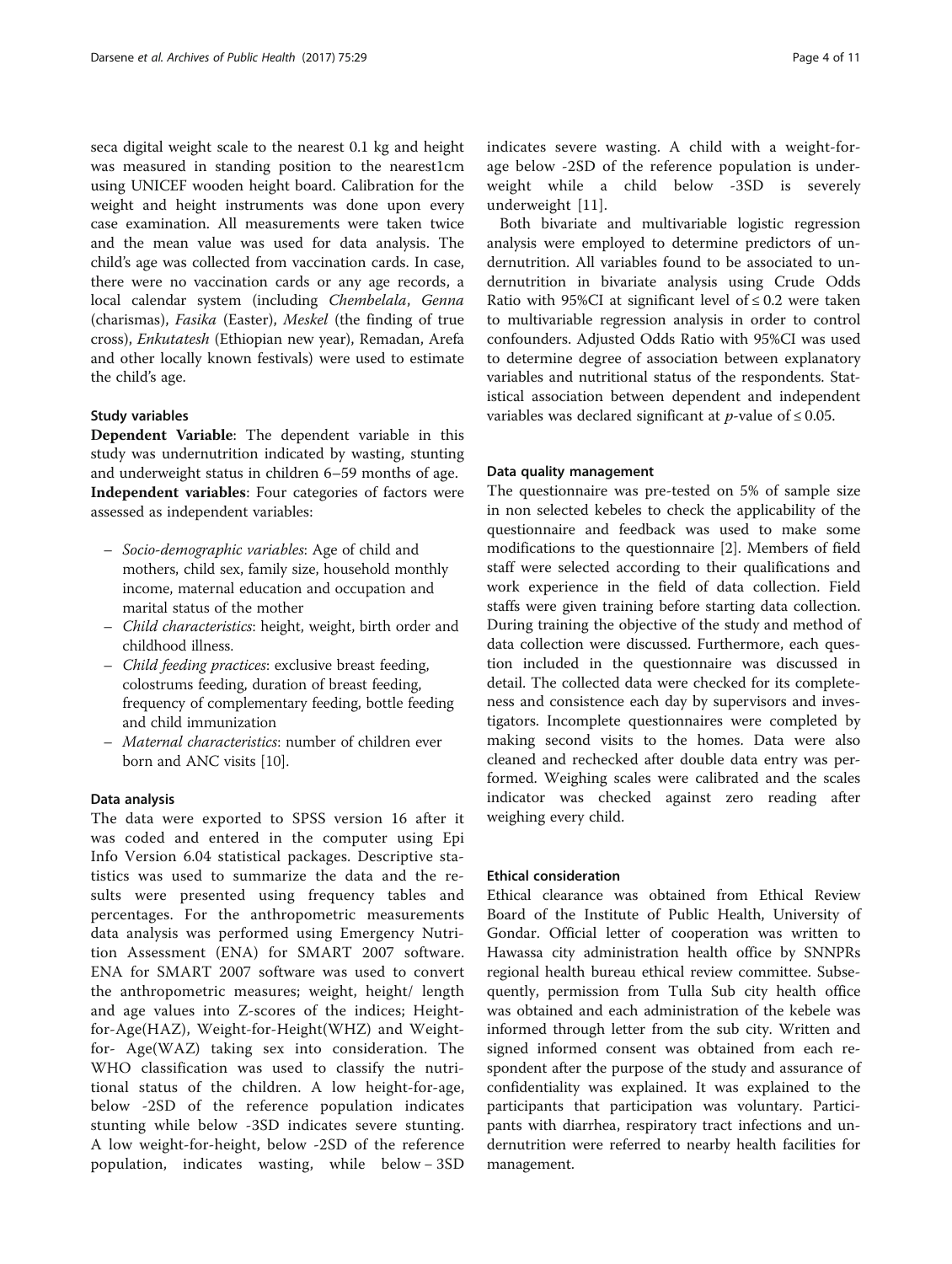#### Results

Socio-demographic characteristics of children and parents From the total 834 proposed study respondents, complete response was obtained from 811 respondents making the response rate 97.2%. The mean age of participant children was 30.77 (SD  $\pm$  14.09) months for both sexes. Four hundred thirty two (53.2%) participant children were male. Five hundred eighty six (72.3%) of the children were born to mothers between 20 and 34 years. Fifty (6.2%) and 175 (21.6%) of the children were born from teenage mothers and mothers over 35 years of age respectively. Majority, 781 (96.3%) of the children were grown by both parents and the average household family size was  $5.73$  (SD  $\pm$  2). Nearly all of the study participants were Sidama by ethnicity 794(97.9%). In total, 554 (68.3%) of the mothers were housewife and only 444 (54.8%) were educated. Regarding religion, 720 (88.8%) of the children are belong to Christian families (Table 1).

# Healthcare utilization and child feeding practice

Five hundred ninety eight (73.7%) of the participated children were exclusively breastfed for the first six months whereas 213 (26.3%) given mixed feeding. Slightly more than half, 458(56.5%) of the children had ceased breastfeeding before two years of age. Cow's milk, avocado juice and porridge were commonly used to start complementary feeding. Seven hundred thirty two (90.3%) of the children were fully immunized while 61 (7.5%) and 18(2.2%) children were partially immunized and not immunized at all respectively. Diarrheal disease is highly prevalent among the participant children as 715(88.2%) of them were reported to be experienced diarrhea within past 12 months. Among the total participated mothers, 292 (36%) were attended four ANC visit while 63 (7.8%) of mothers attended no ANC visit during most recent pregnancy. Six hundred sixty six (82.1%) of non primigravida mothers gave the next births after 24 months from the previous birth. Nearly two third of the households 528 (65.1%) in the study area had only one under-five child while the rest 277(34.9%) had two or more under five children (Table [2\)](#page-5-0).

# Prevalence of undernutrition among children

Depending on the three anthropometric indices, heightfor-age, weight-for- age and weight-for-height, the findings of this study revealed that 319(39.3%), 128(15.7%) and 51(6.2%) of the participant children were stunted, underweight and wasted respectively. In this study prevalence of severe stunting, severe underweight and severe wasting among the children were 98(12.1%), 34(4.2%) and 19(2.3%) respectively. In general, the prevalence of stunting (chronic undernutrition) increases as

Table 1 Socio-demographic characteristics of the sampled children and their mothers ( $n = 811$ ), rural kebeles of Hawassa town, Southern Ethiopia, 2012

| Variables                    | Frequency (%) |
|------------------------------|---------------|
| Sex of child                 |               |
| Male                         | 432(53.3)     |
| Female                       | 379(46.7)     |
| Age of child                 |               |
| $6 - 11$                     | 58(7.2)       |
| $12 - 23$                    | 195(24)       |
| $24 - 35$                    | 159(19.6)     |
| $36 - 47$                    | 214(26.4)     |
| $48 - 59$                    | 185(22.8)     |
| Age of mother                |               |
| Less than 20 years           | 50(6.2)       |
| 20-34 years                  | 586(72.3)     |
| More than or equal to 35 yrs | 175(21.6)     |
| Family size                  |               |
| Less than 4 people           | 271(33.4)     |
| 4-6 people                   | 170(21)       |
| More than 6 people           | 370(45.6)     |
| Current marital status       |               |
| Single                       | 30(3.7)       |
| Married                      | 781(96.3)     |
| Religion                     |               |
| Orthodox                     | 2(0.2)        |
| Protestant                   | 694(85.4)     |
| Catholic                     | 24(3)         |
| Muslim                       | 91(11.2)      |
| Ethnicity                    |               |
| Sidama                       | 794(97.9)     |
| Others <sup>a</sup>          | 17(2.1)       |
| Education of mother          |               |
| No formal education          | 367 (45.2)    |
| Primary education            | 397(48.9)     |
| Secondary & above            | 47(5.9)       |
| Occupation of mother         |               |
| Farmer                       | 141(17.4)     |
| Housewife                    | 554(68.3)     |
| Merchant                     | 71 (8.8)      |
| Other <sup>b</sup>           | 45(5.4)       |

aOther- Oromo, Amhara, Gurage, Welaita and Hadiya

b Other- student, daily laborer, employee (Governmental and private)

the age of a child increases, peaking at 36–47 months of age (11.1%). Female participants were more stunted than males. Underweight is also highest at the age group of 36–47 months (4.6%) and nearly equal male 65 (8.4%) and female 62(7.4%) were underweight. Slightly more males 29 (3.5%) were wasted than females 22(2.7%) (Table [3\)](#page-6-0).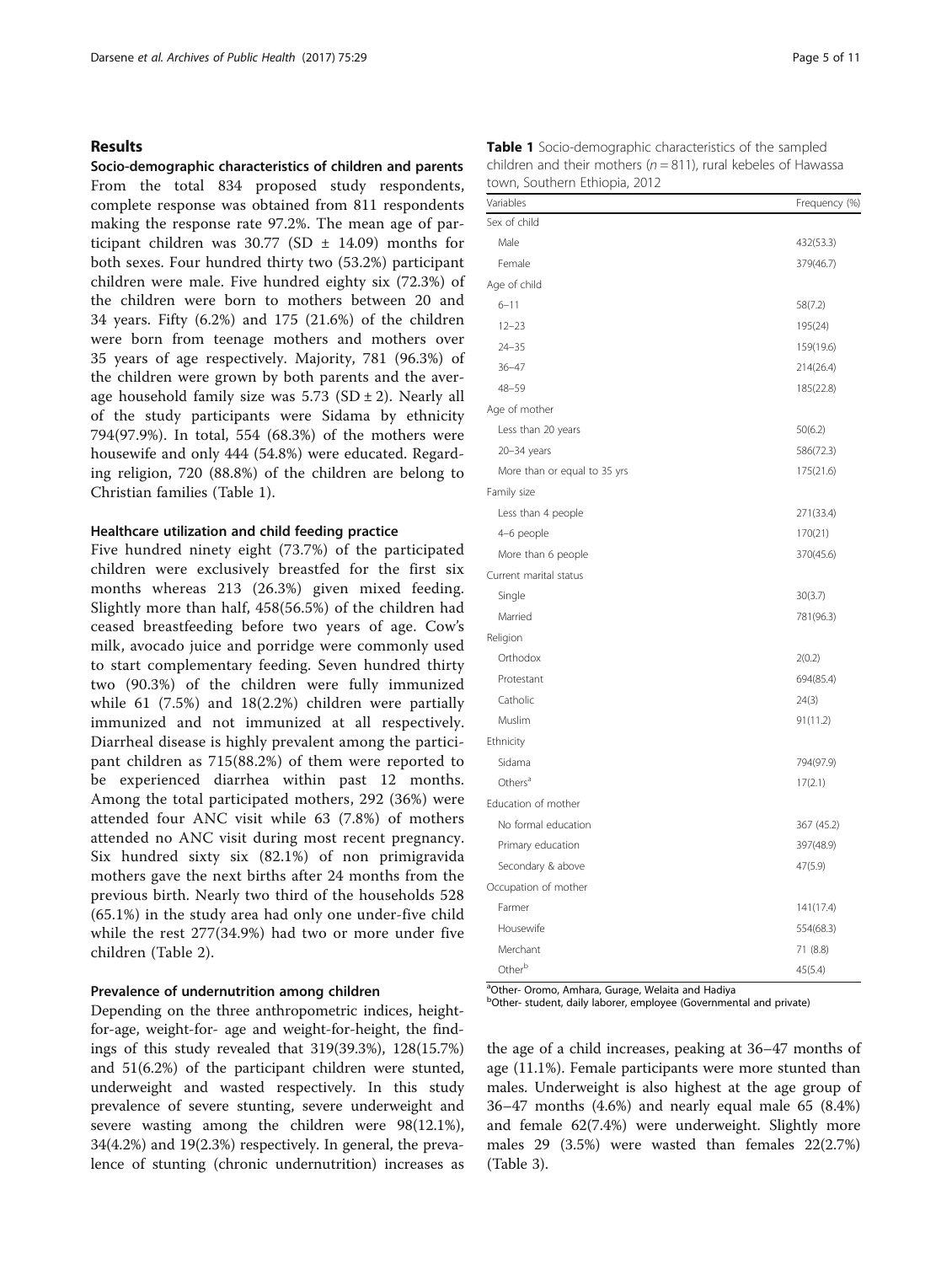<span id="page-5-0"></span>Table 2 Maternal and child healthcare utilization and child feeding practices ( $n = 811$ ), Rural Kebeles of Hawassa, 2012

| Variables                                 | Frequency (%) |
|-------------------------------------------|---------------|
| Breast feeding type (first six months)    |               |
| Exclusive                                 | 598(73.7)     |
| Mixed                                     | 213(26.3)     |
| Cessation of breast feeding               |               |
| Before two years                          | 458(56.5)     |
| Two years and beyond                      | 353(43.5)     |
| Feed on colostrum                         |               |
| Yes                                       | 516(63.6)     |
| No                                        | 295(36.4)     |
| Frequency of daily complementary feeding  |               |
| At least 3 times per day                  | 362(44.7)     |
| Less than 3 times per day                 | 449(55.3)     |
| Immunization status                       |               |
| Not immunized                             | 18(2.2)       |
| Partially immunized                       | 61(7.5)       |
| Fully immunized                           | 732(90.3)     |
| ANC visit                                 |               |
| At least one visit                        | 748(92.2)     |
| No visit at all                           | 63(7.8)       |
| Preceding birth interval                  |               |
| Less than 24 months                       | 145(17.9)     |
| 24 months and above                       | 666(82.1)     |
| Birth order of the last child             |               |
| First                                     | 128(15.8)     |
| Second                                    | 143(17.6)     |
| Third and more                            | 540(66.6)     |
| Number of under five children in HH       |               |
| One                                       | 528(65.1)     |
| More than one                             | 283(34.9)     |
| Diarrheal morbidity in the past 12 months |               |
| Yes                                       | 715(88.2)     |
| No                                        | 96(11.8)      |

# Predictors of undernutrition

Bivariate and multivariate logistic regression analysis was conducted to determine factors predicting undernutrition. Predictors of the three types of undernutrition, stunting, underweight and wasting were analyzed separately. The result indicated that female children  $[AOR = 0.40; 95\% CI (0.21, 0.86)]$ , feeding breast for at least two years  $[AOR = 0.48; 95\% CI (0.12, 0.88)]$  and those who have not experienced diarrheal morbidity in the past 12 months  $[AOR = 0.42; 95\% CI (0.15, 0.94)]$ were less likely to be stunted as compared with their counterparts. However, children who fed complementary feeding for fewer than three times per day were 3 times [AOR = 3.01; 95%CI (1.48, 5.58)] more likely to be stunted than those who fed at least three times per

day. Participant children who didn't receive colostrum were 1.26 times [AOR = 1.26; 95%CI (1.09, 2.87)] more likely to be stunted than children who received colostrum (Table [4](#page-6-0)).

Regarding underweight household family size being more than four were  $4.16$  times  $(AOR = 4.16; 95\% \text{ CI})$ (2.47, 9.68) more likely to be underweight than children from family size of less than four. Frequency of complementary feeding is significantly associated with undernutrition as children who fed less than three times per day were 2.87 times [AOR = 2.87; 95%CI (1.62, 5.38)] more likely to be underweight than those who fed at least three per day. Children who didn't face diarrhea in the past 12monthsprior to the data collection were less likely to develop underweight than children with diarrheal disease [AOR 0.28; 95%CI (0.15, 0.74)]. Risk of underweight among children whose mothers have no formal education was 0.32 times less likely than children whose mothers have formal education [AOR 0.68; 95%CI (0.30, 0.93)] (Table [5\)](#page-7-0).

Regarding wasting, it was observed that the likelihood of being wasted was significantly higher for children who were born within 24 months of the preceding sibling. As compared with children who were born within 24 months from the preceding sibling, the risk of wasting was  $1.21$  times  $[AOR = 1.21 95\%CI$ (1.11, 2.34)] more likely for children who were born after 24 months. Number of under five years children in the household was also found to be statistically associated with underweight evidenced with that children who were from households with more than one under five children were 1.48 times [AOR = 1.4; 95% CI (1.16,4.82)] more likely to be wasted compared to children from households with one under five children. Children who didn't practice bottle feeding were less likely [AOR = 0.52; 95%CI (0.14, 0.86)] to be wasted compared with those who practiced bottle feeding (Table [6\)](#page-8-0).

#### **Discussion**

This study revealed high prevalence of child undernutrition in the study area. The finding showed that 39.3% of the children were stunted. Prevalence of underweight and wasting was found to be 15.7% and 6.2%) respectively. The finding of our study showed that child sex, diarrheal morbidity, mothers' educational status, family size, frequency of daily complementary feeding, age at initiation of complementary feeding, colostrum feeding; preceding birth interval and bottle feeding practice were found to be significant predictors of undernutrition.

The finding of our study indicated lower prevalence of undernutrition (stunting, underweight and wasting) in comparison with the 2011 EDHS report in which 44%,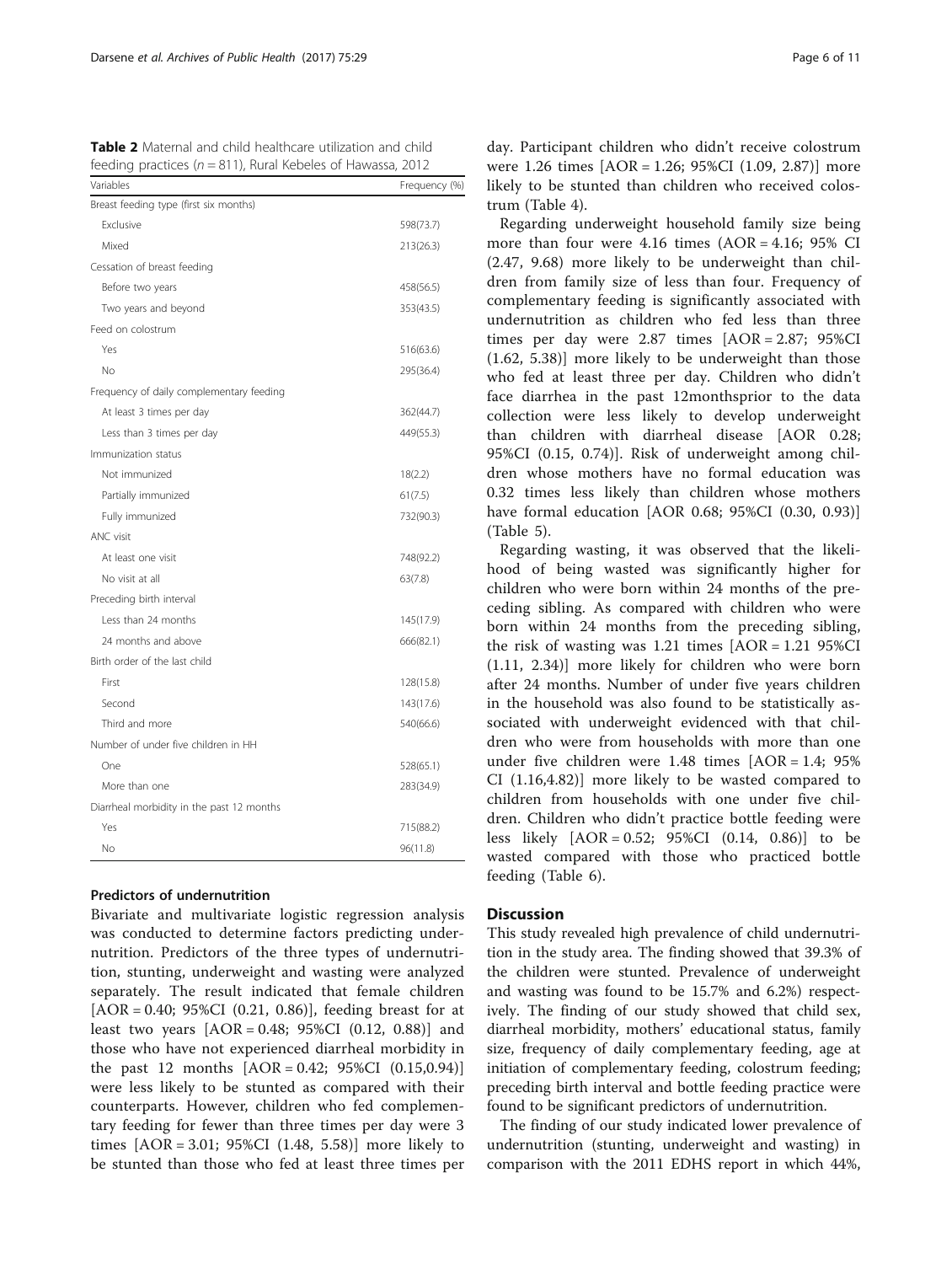| <b>Nutritional Indices</b>                      | Frequency (%) |           |          |               |           |           |           | Total (%) |
|-------------------------------------------------|---------------|-----------|----------|---------------|-----------|-----------|-----------|-----------|
|                                                 | Sex           |           |          | Age in months |           |           |           |           |
|                                                 | Male          | Female    | $6 - 11$ | $12 - 23$     | $24 - 35$ | $36 - 47$ | $48 - 59$ |           |
| Normal HAZ<br>$(HAZ \ge -2SD)$                  | 198(24.4)     | 294(36.2) | 38(4.7)  | 123(15.2)     | 98(12.1)  | 124(15.4) | 109(13.4) | 492(60.6) |
| Moderate stunting<br>$(-3SD \leq HAZ < -2SD)$   | 119(14.6)     | 102(12.7) | 17(2.1)  | 56(6.9)       | 36(4.4)   | 63(7.7)   | 50(6.2)   | 221(27.3) |
| Severe stunting<br>$(HAZ < -3SD)$               | 62(7.6)       | 36(4.5)   | 3(0.4)   | 16(1.9)       | 25(3.1)   | 27(3.4)   | 26(3.3)   | 98(12.1)  |
| Normal WAZ<br>(WAZ $\geq$ -2SD)                 | 339(41.8)     | 344(42.4) | 43(5.3)  | 174(21.5)     | 134(16.5) | 177(21.8) | 155(19.1) | 683(84.2) |
| Moderate underweight<br>$(-3SD \le WAZ < -2SD)$ | 49(6.1)       | 45(5.5)   | 12(1.5)  | 16(1.9)       | 18(2.2)   | 26(3.2)   | 22(2.8)   | 94(11.6)  |
| Severe underweight<br>$(WAZ < -3SD)$            | 19(2.3)       | 15(1.9)   | 3(0.4)   | 5(0.6)        | 7(0.9)    | 11(1.4)   | 8(0.9)    | 34(4.2)   |
| Normal WHZ<br>(WHZ $\geq$ -2SD)                 | 370(45.6)     | 391(48.2) | 54(6.7)  | 185(22.8)     | 145(17.9) | 197(24.3) | 179(22.1) | 761(93.8) |
| Moderate Wasting<br>$(-3SD \le WHZ < -2SD)$     | 18(2.2)       | 14(1.7)   | 4(0.5)   | 6(0.7)        | 9(1.1)    | 10(1.2)   | 3(0.4)    | 32(3.9)   |
| Severe wasting<br>$(WHZ < -3SD)$                | 11(1.3)       | 8(1.0)    | O(0.0)   | 4(0.5)        | 5(0.5)    | 7(0.9)    | 3(0.4)    | 19(2.3)   |

<span id="page-6-0"></span>**Table 3** Prevalence of severe and moderate malnutrition among six to fifty nine months of age ( $n = 811$ ), rural kebeles of Hawassa town, 2012

Table 4 Factors associated with stunting among children aged between six to fifty nine months of age ( $n = 811$ ), rural kebeles of Hawassa town, 2012

| <b>Explanatory Variables</b>              | Stunting |     | <b>COR 95% CI</b> | <b>AOR 95% CI</b>                | $P$ -value |
|-------------------------------------------|----------|-----|-------------------|----------------------------------|------------|
|                                           | Yes      | No  |                   |                                  |            |
| Sex of the child                          |          |     |                   |                                  |            |
| Male                                      | 114      | 318 | 1.00              | 1.00                             |            |
| Female                                    | 205      | 174 | 0.31(0.12, 0.83)  | $0.40(0.21, 0.86)^a$             | < 0.001    |
| Age of mother                             |          |     |                   |                                  |            |
| 35 years and less                         | 274      | 362 | 1.00              | 1.00                             |            |
| Older than 35 years                       | 45       | 130 | 2.18(1.42,4.10)   | $1.75(1.15, 3.86)$ <sup>a</sup>  | 0.03       |
| Colostrum feeding                         |          |     |                   |                                  |            |
| Yes                                       | 213      | 303 | 1.00              | 1.00                             |            |
| No                                        | 106      | 189 | 1.25 (1.04, 3.18) | $1.26$ (1.09, 2.87) <sup>a</sup> | 0.02       |
| Exclusive BF in the first six months      |          |     |                   |                                  |            |
| Yes                                       | 248      | 350 | 1.00              | 1.00                             |            |
| No                                        | 71       | 142 | 1.42 (1.12, 5.25) | 1.34 (1.23, 3.92)                | 0.18       |
| Cessation of breast feeding               |          |     |                   |                                  |            |
| Before two years                          | 258      | 200 | 1.00              | 1.00                             |            |
| Two years and beyond                      | 234      | 119 | 0.65(0.10, 0.92)  | $0.48(0.12, 0.88)^a$             | < 0.001    |
| Frequency of complementary feeding        |          |     |                   |                                  |            |
| At least 3 times per day                  | 198      | 164 | 1.00              | 1.00                             |            |
| Less than 3 times per day                 | 121      | 328 | 3.27(1.23, 6.41)  | 3.01 (1.48, 5.58) <sup>a</sup>   | 0.01       |
| Diarrheal morbidity in the past 12 months |          |     |                   |                                  |            |
| Yes                                       | 274      | 441 | 1.00              | 1.00                             |            |
| No                                        | 45       | 51  | 0.70(0.10, 0.97)  | $0.42(0.15, 0.94)^a$             | < 0.001    |

<sup>a</sup>Statistically significant association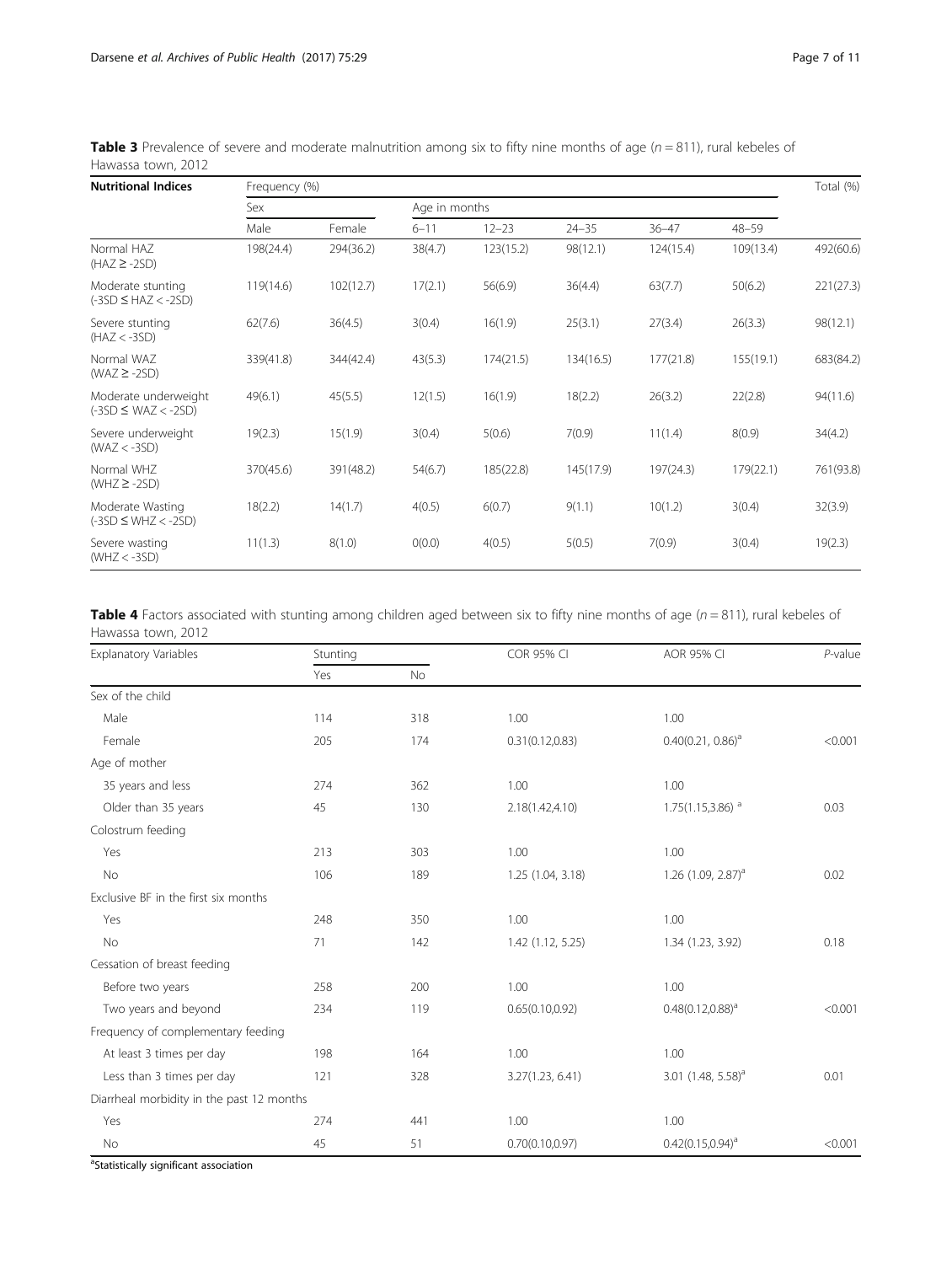| <b>Explanatory Variables</b>              | Underweight |     | <b>COR 95% CI</b>     | <b>AOR 95% CI</b>                | $P$ -value |
|-------------------------------------------|-------------|-----|-----------------------|----------------------------------|------------|
|                                           | Yes         | No  |                       |                                  |            |
| Sex of the child                          |             |     |                       |                                  |            |
| Male                                      | 69          | 363 | 1.00                  | 1.00                             |            |
| Female                                    | 59          | 320 | 0.87(0.42, 0.93)      | 0.84(0.21, 2.86)                 | 0.08       |
| Maternal formal education                 |             |     |                       |                                  |            |
| No formal education                       | 49          | 318 | 1.00                  | 1.00                             |            |
| Have formal education                     | 79          | 365 | $0.71$ $(0.28, 0.96)$ | $0.68$ (0.30, 0.93) <sup>a</sup> | < 0.001    |
| Family size                               |             |     |                       |                                  |            |
| Less than four                            | 82          | 189 | 1.00                  | 1.00                             |            |
| Four and above                            | 46          | 494 | 4.65(2.89,11.30)      | $4.16(2.47,9.68)^a$              | 0.02       |
| Exclusive BF in the first six months      |             |     |                       |                                  |            |
| Yes                                       | 57          | 541 | 1.00                  | 1.00                             |            |
| <b>No</b>                                 | 71          | 142 | $0.21$ $(0.02, 0.75)$ | $0.38$ (0.13, 2.72) <sup>a</sup> | 0.03       |
| Cessation of breast feeding               |             |     |                       |                                  |            |
| Before two years                          | 66          | 392 | 1.00                  | 1.00                             |            |
| Two years and beyond                      | 62          | 291 | 0.79(0.28, 0.92)      | $0.71(0.32,0.88)^{a}$            | < 0.001    |
| Frequency of complementary feeding        |             |     |                       |                                  |            |
| At least 3 times per day                  | 87          | 275 | 1.00                  | 1.00                             |            |
| Less than 3 times per day                 | 41          | 408 | 3.14(1.23, 5.41)      | $2.87$ (1.62, 5.38) <sup>a</sup> | 0.01       |
| Practiced bottle feeding                  |             |     |                       |                                  |            |
| Yes                                       | 28          | 229 | 1.00                  | 1.00                             |            |
| <b>No</b>                                 | 100         | 454 | 0.55 (0.09, 0.82)     | 0.47(0.14, 1.36)                 | 0.07       |
| Diarrheal morbidity in the past 12 months |             |     |                       |                                  |            |
| Yes                                       | 97          | 618 | 1.00                  | 1.00                             |            |
| No                                        | 31          | 65  | 0.32(0.10, 0.84)      | $0.28(0.15, 0.74)^{a}$           | < 0.001    |

<span id="page-7-0"></span>

| Table 5 Factors associated with underweight among children aged between six to fifty nine months, rural kebeles of Hawassa |  |  |  |  |
|----------------------------------------------------------------------------------------------------------------------------|--|--|--|--|
| town, 2012, $(n = 811)$                                                                                                    |  |  |  |  |

<sup>a</sup>Statistically significant association

29% and 10% of the children were stunted underweight and wasted respectively [\[6\]](#page-10-0). This study also indicated lower prevalence of undernutrition among children than a number of studies conducted in different parts of the country [[2, 8](#page-10-0), [12](#page-10-0)–[15](#page-10-0)]. This lower prevalence of undernutrition could be attributed to that the study area is green and different fruits and vegetables that are rich with different nutrients are harvested in the area. However, prevalence of undernutrition in our study was higher than a comparative cross sectional study conducted in Nepal (except for wasting) in which prevalence of underweight, stunting and wasting was reported as 27%, 37% and 11% respectively [\[16\]](#page-10-0). Our research finding also showed higher prevalence of undernutrition than other studies conducted in different parts of Ethiopia [[10](#page-10-0), [17](#page-10-0)–[19\]](#page-10-0). As observed from these literatures, there were improvements of undernutrition over time. This could be attributed to the efforts of the health sector to enhance good nutritional practices through health education and provision of

micronutrients to the most vulnerable group. In addition, the health extension programme has included nutrition as one part of its packages.

The finding of this study showed that the prevalence of undernutrition increases with age. Prevalence of all forms of undernutrition in the younger age group was lower as compared with older children peaking at the age groups of 36–47 months. Our finding is consistent with a study conducted in northern part of Ethiopia in which undernutrition was found to be peak (66.7%) at the age of 12–23 months [[20](#page-10-0)]. It is also inconsistence with the study conducted at Butajira where undernutrition was reported to be peaking at 12 months (21.2% underweight, 48.1% stunted and 8.4% wasted) than 6 months (21.7% underweight, 26.7% stunted and 16.7% wasted) [[21\]](#page-10-0). It is also consistent with the results of researches in other African countries Congo [[22\]](#page-10-0) and South Africa where underweight was associated with age less than 12 months [[23](#page-10-0)]. This might be due to the protective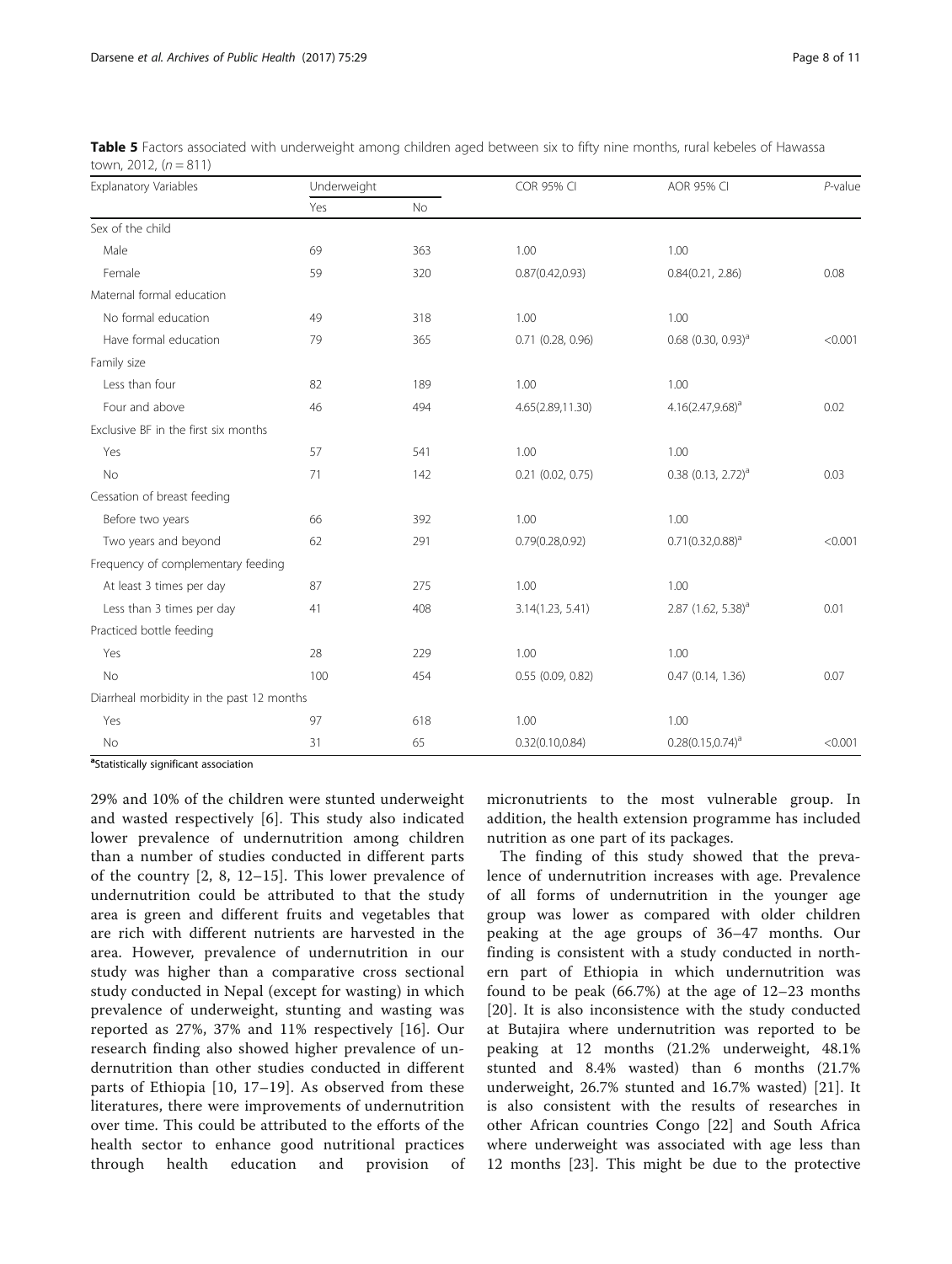| <b>Explanatory Variables</b>             | Wasting |     | <b>COR 95% CI</b>   | <b>AOR 95% CI</b>                | $P$ -value |
|------------------------------------------|---------|-----|---------------------|----------------------------------|------------|
|                                          | Yes     | No  |                     |                                  |            |
| Preceding birth interval                 |         |     |                     |                                  |            |
| 24 months and above                      | 43      | 623 | 1.00                | 1.00                             |            |
| Less than 24 months                      | 8       | 137 | 1.18 (1.08, 2.56)   | 1.21 $(1.11, 2.34)^a$            | 0.03       |
| Number of under-five children in the HHs |         |     |                     |                                  |            |
| One child                                | 38      | 490 | 1.00                | 1.00                             |            |
| More than one children                   | 13      | 270 | 1.61(1.21, 6.85)    | $1.48(1.16, 4.82)^{a}$           | 0.006      |
| Colostrum feeding                        |         |     |                     |                                  |            |
| Yes                                      | 35      | 481 | 1.00                | 1.00                             |            |
| <b>No</b>                                | 16      | 279 | 1.26 (1.14, 3.28)   | 1.22 $(1.10, 2.97)^{a}$          | 0.04       |
| Frequency of complementary feeding       |         |     |                     |                                  |            |
| At least 3 times per day                 | 29      | 333 | 1.00                | 1.00                             |            |
| Less than 3 times per day                | 22      | 427 | 1.69(1.19,5.11)     | $1.58(1.23,4.48)^a$              | 0.01       |
| Cessation of breast feeding              |         |     |                     |                                  |            |
| Before two years                         | 22      | 436 | 1.00                | 1.00                             |            |
| Two years and beyond                     | 29      | 324 | 0.56(0.10, 0.92)    | $0.48(0.12,0.88)^{a}$            | < 0.001    |
| Practiced bottle feeding                 |         |     |                     |                                  |            |
| Yes                                      | 11      | 246 | 1.00                | 1.00                             |            |
| No                                       | 40      | 514 | $0.57$ (0.19, 0.92) | $0.52$ (0.14, 0.86) <sup>a</sup> | < 0.001    |

<span id="page-8-0"></span>Table 6 Factors associated with wasting among children aged between six to fifty nine months, rural kebeles of Hawassa town, 2012,  $(n = 811)$ 

<sup>a</sup>Statistically significant association

effect of breast-feeding against malnutrition, since breast feeding is universal in Ethiopia as almost all (90%) children are breast-fed and most continue to breast-feed during their first year of life [[6\]](#page-10-0).

Parental socio demographic variables are found to be independently associated with children's undernutrition. Maternal age was significantly associated with children's undernutrition as children born to mothers aged 35 years and above were more likely to be stunted as compared to those who born to mothers aged less than 35 years. This finding is similar to the finding of study conducted in the Ethiopia [[13\]](#page-10-0). Children of mothers with no formal education were more likely to be underweight when compared with children of educated mothers. This is consistent with study conducted in Ethiopia, [\[2](#page-10-0), [24](#page-10-0)] Democratic Republic of Congo [\[22](#page-10-0)] and Bangladesh and Pakistan [\[23, 25\]](#page-10-0) which showed parental education status was positively associated with child undernutrition. It is obvious that educated mothers are more autonomous to make decisions on resource allocation to nourish their children. It may also be attributed to better childcare practices adopted by educated mothers than those by uneducated mothers.

Birth interval was independently associated with wasting as children born within 24 months of the preceding siblings were more likely to be wasted than those who born after 24 months. This study also identified that

children born to a household with more than four family size were more likely to be underweight when compared to children from a household with less than four family size. This finding is in line with the study conducted in Vietnam and Bangladesh [\[22](#page-10-0), [25](#page-10-0)]. This could be because families with more children experience more economic strain for food consumption and hence they are more likely to suffer from poor nutritional status.

The children's individual factors were also found to be independently associated with undernutrition among children. Sex of the child and diarrheal morbidity were found to be significantly associated with stunting. Presence of diarrheal morbidity in the last one year prior to data collection period was significantly associated with stunting and underweight. The results of this study are in agreement with the results of studies conducted in different developing countries [[26](#page-10-0)–[29](#page-10-0)]. This is because diarrhea may result in lower appetite and poor digestion and mal-absorption. Compared to boys, the likelihood of stunting was lower among girls. Similarly, many studies in Ethiopia and elsewhere have reported that under-five male children are more likely to become stunted than their female counterparts [[8, 29](#page-10-0)–[32](#page-10-0)]. This could be because of boys are more influenced by environmental factors including diet than girls [\[30](#page-10-0)]. Birth interval and bottle feeding practice are independently associated with wasting. Children who were born in less than 24 months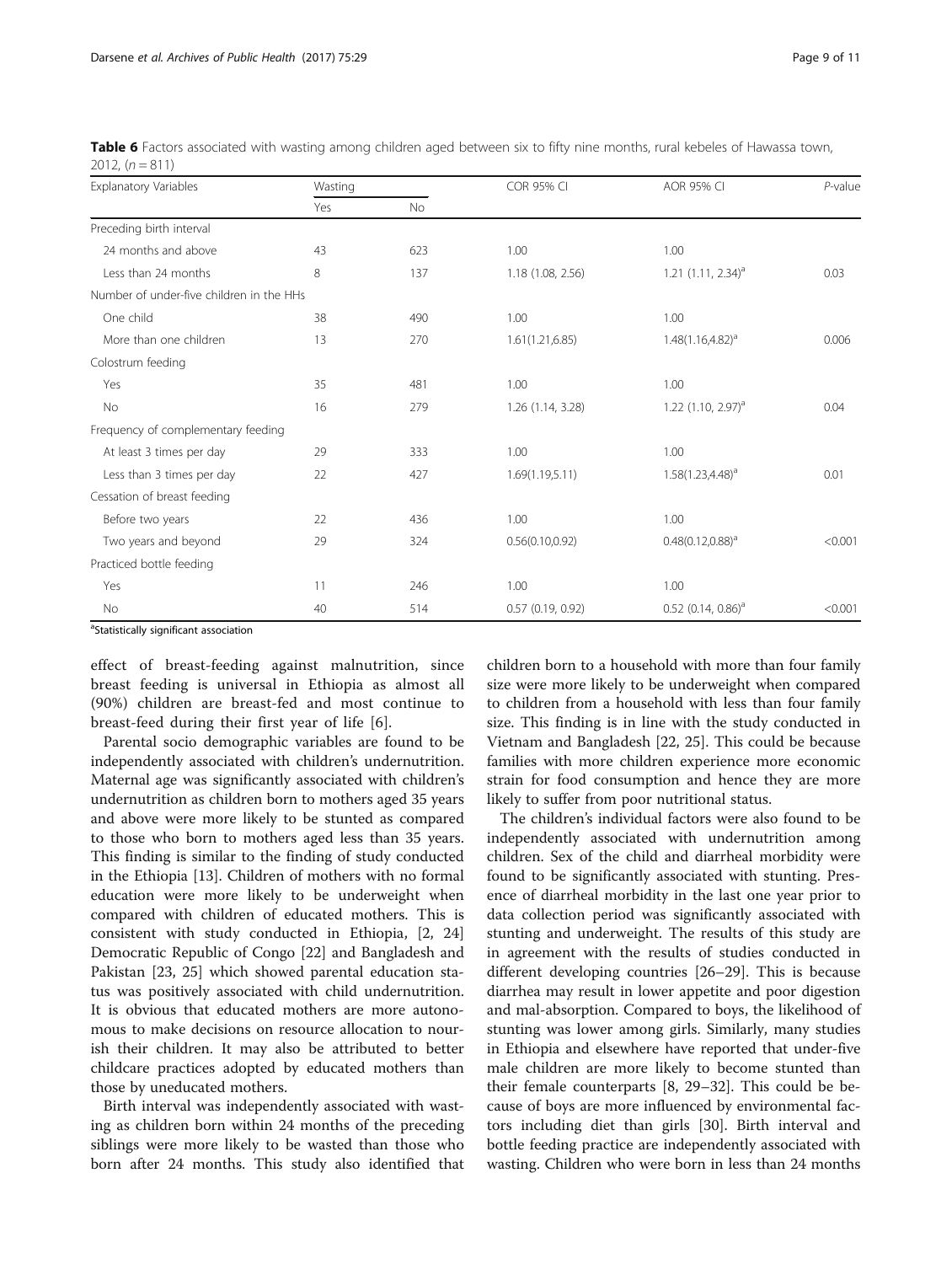of the preceding birth were more likely to be wasted as compared with children born beyond 24 months. Children who practiced bottle feeding were more likely to be wasted than those who didn't practice bottle feeding. The results of this study are in agreement with results of studies conducted in Ethiopia [\[3](#page-10-0), [8](#page-10-0)]. This could be attributed to that bottle feeding is one of the factors that can result in diarrhea which end in undernourishment.

Sub-optimal early child feeding practices were also found to be statistically associated with nutritional status of children. Children breastfed for less than 2 years were more likely to be undernourished; stunted, underweight and wasted. The odds of stunting were lower among children who started complementary feeding at 6 months or later when compared with children started complementary feeding before the age of 6 months. Children who fed complementary feeding for less than three times per day were more likely to be stunted, underweight and wasted than their counterparts. This finding was consistent with the finding from similar study in which frequency of daily complementary feeding led to child stunting [[2](#page-10-0), [24, 30, 33\]](#page-10-0). This might be due to inadequate intake of nutrients from complementary foods that increases the risk of undernutrition. The finding could also be attributed that complementary feeding could be contaminated that may lead to diarrheal disease which inturn causes undernutrition. This study showed that children who didn't feed on colostrum were more likely to be stunted and wasted than those who received it. Similar findings are reported in India [\[34](#page-10-0)] This is probably because colostrum are full of nutrients and antibodies which provide protective effect to the children and prevent them from infections that may cause malnutrition.

This study was suffered from different limitations. An important limitation of this study is the cross sectional nature of the design that poses difficulty to examine causal relationship among variables. Secondly, much of the data were obtained via self report which can lead to a potential recall bias to the events happened in the past about child's history of illness and patterns of breastfeeding. Finally, information on some important confounders such as parasitic infection, HIV status and maternal nutritional status during pregnancy were not collected which can affected nutritional status of the children.

# Conclusion

This study revealed significantly high prevalence of undernutrition (stunting, underweight and wasting) among children aged six to fifty nine months in the study area. Undernutrition was found to be significantly associated with age and educational status of the mothers, family size, birth interval, early child's feeding, bottle feeding practice and diarrheal morbidity. Much more effort should be undertaken at all levels to improve information, education and communication on awareness creation regarding young child feeding practice as per the national infant and young child feeding practice guideline. Further research should be conducted to investigate specific nutrient deficiency in body serum by using laboratory methods. Health care providers need to deliver quality nutrition interventions and mothers should be advised about nutrition during pregnancy in order to reduce the consequence undernutrition.

#### Abbreviations

ANC: antenatal care; AOR: adjusted odds ration; CI: confidence interval; COR: crude odds ration; EDHS: Ethiopian demographic and health survey; ENA: emergency nutrition assessment; HAZ: height for age Z-score; HEP: health extension program; HIV: human immunodeficiency virus; SD: standard deviation; SNNPR: Southern Nation and Nationalities and People Region; SPSS: statistical package for social science; UNICEF: United Nations international children's emergency fund; WAZ: weight for Age Zscore; WHO: World health organization; WHZ: height for weight Z-score

#### Acknowledgment

We would like to express our deepest gratitude to Federal Ministry of Health and World Bank Nutrition Project Ethiopia for support this research work. We would also like to express our appreciation to all study participants and the community in which this research was conducted for their cooperation during data collection period. Last but not least, we would like to extend our gratitude to all individuals who reviewed and provide us technical support to the successful completion of this research work.

#### Funding

The authors have got no funding from any organization or individuals.

#### Availability of data and materials

The datasets used and during the current study is available from the corresponding author on reasonable request.

#### Authors' contributions

HD has made substantial contributions from inception of the research idea to proposal development, data collection, analysis and interpretation of data and preparation of the manuscript. AG has participated in conception of research idea, proposal development, data collection, data analysis and preparation of the manuscript for publication. AG has participated in proposal development, data collection, data analysis and manuscript preparation. SM has also contributed for proposal development, data collection, data analysis and preparation of the manuscript. All the authors read and approved the final version of the manuscript.

#### Authors' information

HD has master of public health and currently working in Federal Ministry of Health, Ethiopia, Nutrition program directorate as program coordinator. AG has Master of Public Health and currently working in College of Health and Medical Science, Department Of Public Health, Haramaya University as a lecturer. AG has Doctor of philosophy in public health and currently working in Institute of Public health, College of Health and Medical Science, University of Gondar as assistant professor. SM has master of public health and currently working in Institute of Public health, College of Health and Medical Science, University of Gondar as assistant professor.

#### Competing interests

The authors confirm that there were no competing interests.

#### Consent for publication

Consent for publication was obtained from the study participants and their partners during data collection.